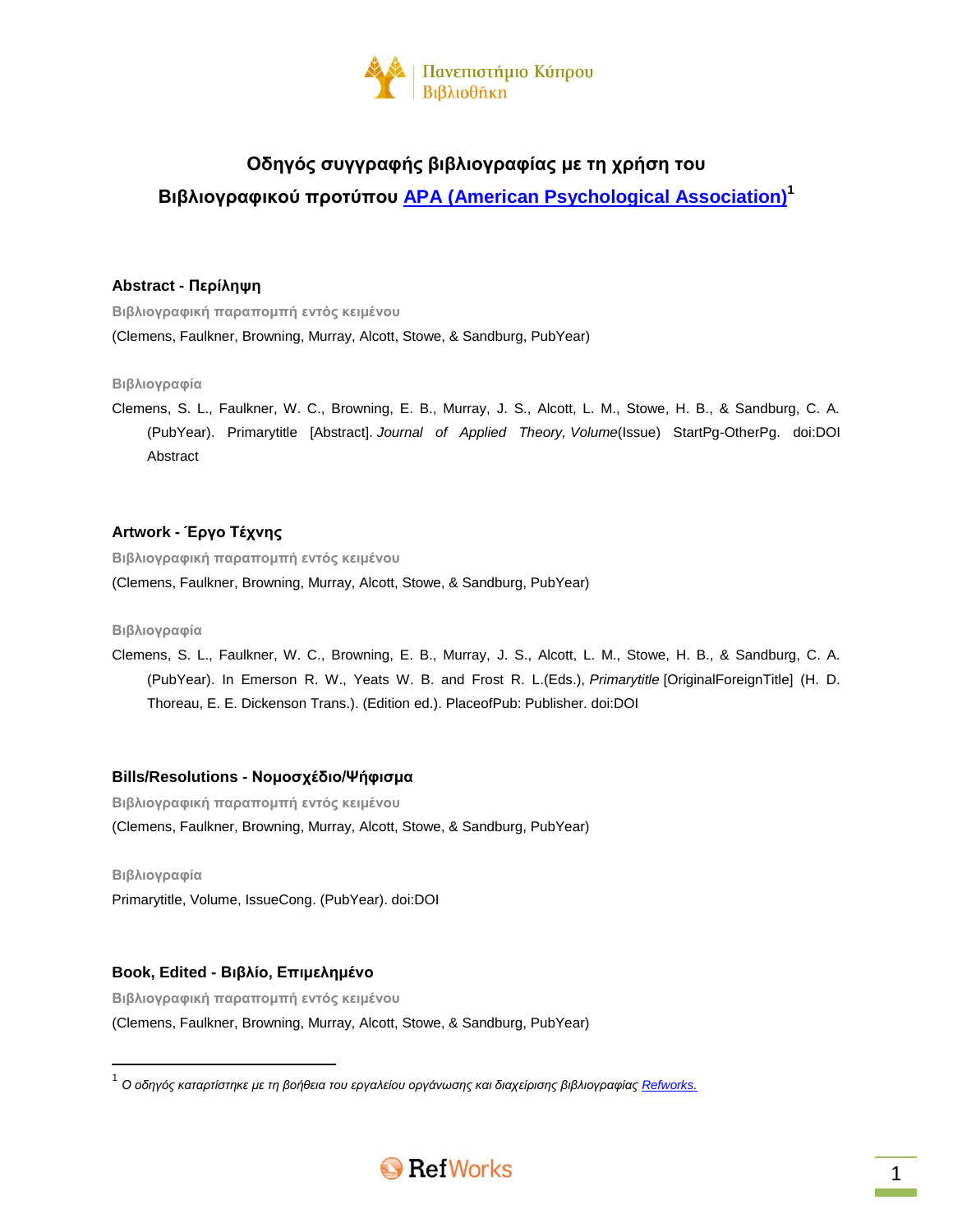

Clemens, S. L., Faulkner, W. C., Browning, E. B., Murray, J. S., Alcott, L. M., Stowe, H. B., & Sandburg, C. A. (Eds.). (PubYear). *Primarytitle*[OriginalForeignTitle] (H. D. Thoreau, EE Dickenson Trans.). (Edition ed.). PlaceofPub: Publisher. doi:DOI

### **Book, Section - Βιβλίο, Μέρος**

**Βιβλιογραφική παραπομπή εντός κειμένου** (Clemens, Faulkner, Browning, Murray, Alcott, Stowe, & Sandburg, PubYear)

#### **Βιβλιογραφία**

Clemens, S. L., Faulkner, W. C., Browning, E. B., Murray, J. S., Alcott, L. M., Stowe, H. B., & Sandburg, C. A. (PubYear). Primarytitle. In R. W. Emerson, W. B. Yeats & R. L. Frost (Eds.), *Secondarytitle* [OriginalForeignTitle] (H. D. Thoreau, E E Dickenson Trans.). (Edition ed., pp. StartPg-OtherPg). PlaceofPub: Publisher. doi:DOI

#### **Book, Whole - Βιβλίο, Ολόκληρο**

**Βιβλιογραφική παραπομπή εντός κειμένου**

(Clemens, Faulkner, Browning, Murray, Alcott, Stowe, & Sandburg, PubYear)

# **Βιβλιογραφία**

Clemens, S. L., Faulkner, W. C., Browning, E. B., Murray, J. S., Alcott, L. M., Stowe, H. B., . . . Sandburg, C. A. (PubYear). In Emerson R. W., Yeats W. B. and Frost R. L. (Eds.), *Primarytitle* [OriginalForeignTitle] (H. D. Thoreau, E. E. Dickenson Trans.). (Edition ed.). PlaceofPub: Publisher. doi:DOI

### **Case/Court Decisions - Υπόθεση/Απόφαση Δικαστηρίου**

**Βιβλιογραφική παραπομπή εντός κειμένου** (Clemens, Faulkner, Browning, Murray, Alcott, Stowe, & Sandburg, PubYear)

### **Βιβλιογραφία**

Primarytitle, Volume StartPg (Publisher PubYear). doi:DOI

### **Computer Program - Λογισμικό Η/Υ**

**Βιβλιογραφική παραπομπή εντός κειμένου** (Clemens, Faulkner, Browning, Murray, Alcott, Stowe, & Sandburg, PubYear)

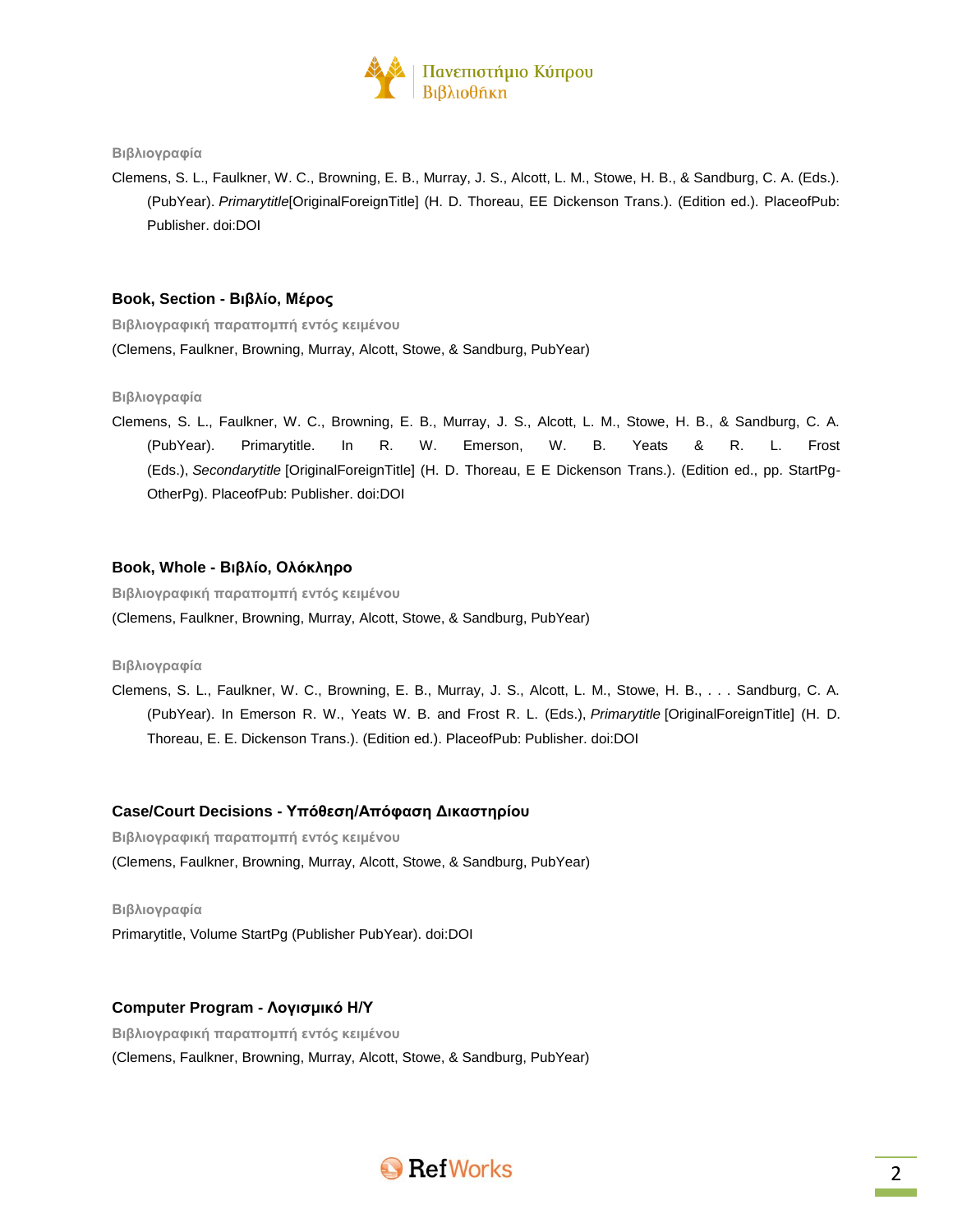

Clemens, S. L., Faulkner, W. C., Browning, E. B., Murray, J. S., Alcott, L. M., Stowe, H. B., & Sandburg, C. A. (PubYear). In Emerson R. W., Yeats W. B. and Frost R. L.(Eds.), *Primarytitle* [OriginalForeignTitle] (H. D. Thoreau, E. E. Dickenson Trans.). (Edition ed.). PlaceofPub: Publisher. doi:DOI

# **Conference Proceedings - Πρακτικά Συνεδρίου**

**Βιβλιογραφική παραπομπή εντός κειμένου**

(Clemens, Faulkner, Browning, Murray, Alcott, Stowe, & Sandburg, PubYear)

#### **Βιβλιογραφία**

Clemens, S. L., Faulkner, W. C., Browning, E. B., Murray, J. S., Alcott, L. M., Stowe, H. B., & Sandburg, C. A. (PubYear). Primarytitle. Paper presented at the*Secondarytitle,* Edition. *, Volume*(Issue) StartPg-OtherPg. doi:DOI

#### **Dissertation/Thesis - Διατριβές**

**Βιβλιογραφική παραπομπή εντός κειμένου**

(Clemens, Faulkner, Browning, Murray, Alcott, Stowe, & Sandburg, PubYear)

# **Βιβλιογραφία**

Clemens, S. L., Faulkner, W. C., Browning, E. B., Murray, J. S., Alcott, L. M., Stowe, H. B., & Sandburg, C. A. (PubYear). *Primarytitle.* (Edition, Publisher).*Journal of Applied Theory, Volume*(Issue), StartPg-OtherPg. (Availability) doi:DOI. (AccessionNum).

### **Dissertation/Thesis, Unpublished - Διατριβές, Αδημοσίευτες**

**Βιβλιογραφική παραπομπή εντός κειμένου** (Clemens, Faulkner, Browning, Murray, Alcott, Stowe, & Sandburg, PubYear)

# **Βιβλιογραφία**

Clemens, S. L., Faulkner, W. C., Browning, E. B., Murray, J. S., Alcott, L. M., Stowe, H. B., & Sandburg, C. A. (PubYear). *Primarytitle.* (Unpublished Edition). Publisher, PlaceofPub. doi:DOI (AccessionNum)

# **Generic - Γενικό Έγγραφο**

**Βιβλιογραφική παραπομπή εντός κειμένου** (Clemens, Faulkner, Browning, Murray, Alcott, Stowe, & Sandburg, PubYear)

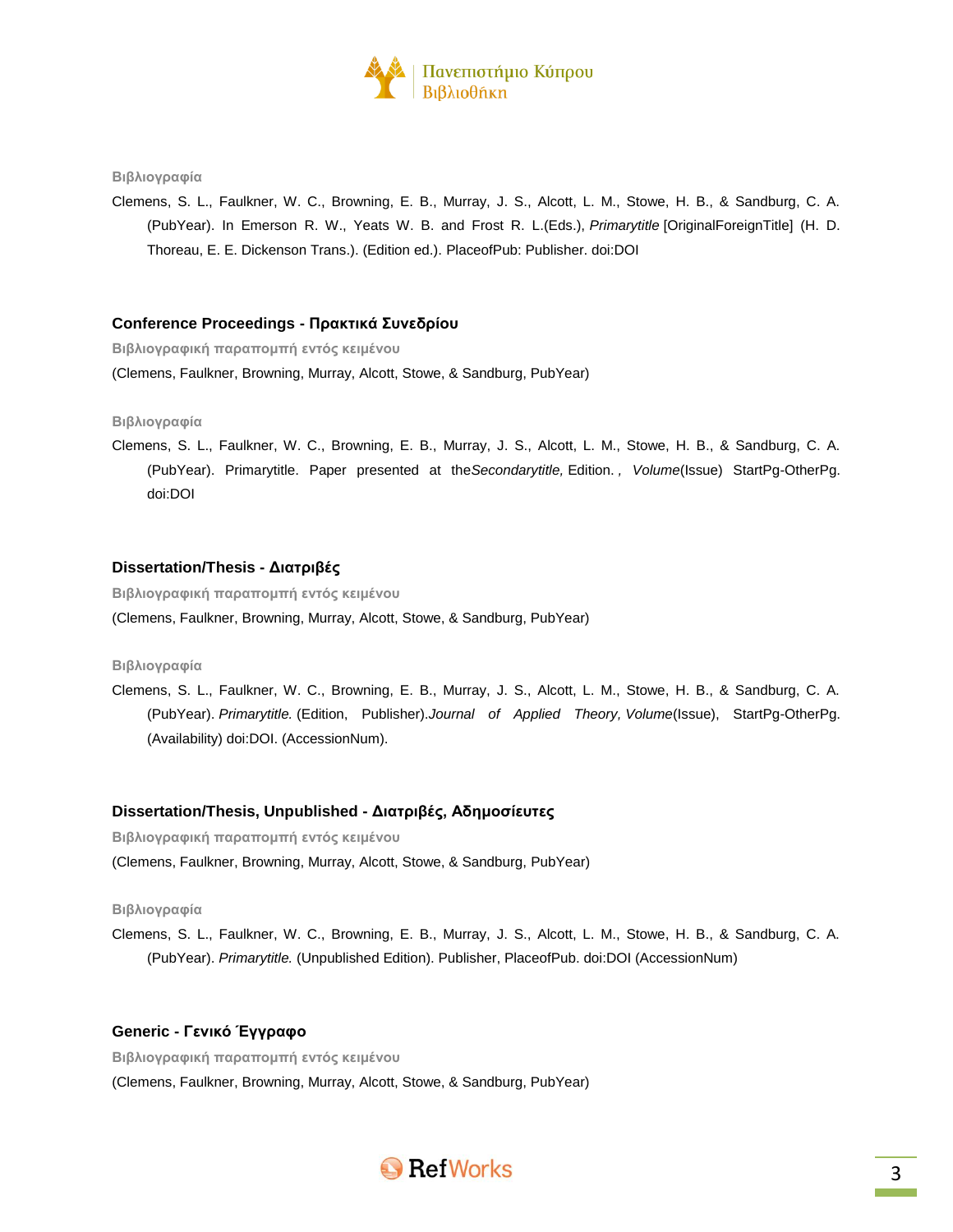

Clemens, S. L., Faulkner, W. C., Browning, E. B., Murray, J. S., Alcott, L. M., Stowe, H. B., & Sandburg, C. A. (PubYear). In Emerson R. W., Yeats W. B. and Frost R. L.(Eds.), *Primarytitle* [OriginalForeignTitle] (H. D. Thoreau, E. E. Dickenson Trans.). (Edition ed.). PlaceofPub: Publisher. doi:DOI

# **Grant - Χορηγία**

**Βιβλιογραφική παραπομπή εντός κειμένου** (Clemens, Faulkner, Browning, Murray, Alcott, Stowe, & Sandburg, PubYear)

#### **Βιβλιογραφία**

Clemens, S. L., Faulkner, W. C., Browning, E. B., Murray, J. S., Alcott, L. M., Stowe, H. B., & Sandburg, C. A. (PubYear). In Emerson R. W., Yeats W. B. and Frost R. L.(Eds.), *Primarytitle* [OriginalForeignTitle] (H. D. Thoreau, E. E. Dickenson Trans.). (Edition ed.). PlaceofPub: Publisher. doi:DOI

## **Hearing - Ακρόαση**

**Βιβλιογραφική παραπομπή εντός κειμένου**

(Clemens, Faulkner, Browning, Murray, Alcott, Stowe, & Sandburg, PubYear)

#### **Βιβλιογραφία**

Primarytitle: Holmes, O. W., Marquez, L. T., & Shaw, G. B., Thoreau, H. D., & Dickenson, E. E., Issue (PubYear). doi:DOI

#### **Journal Article - Άρθρο Περιοδικού**

**Βιβλιογραφική παραπομπή εντός κειμένου**

(Clemens, Faulkner, Browning, Murray, Alcott, Stowe, & Sandburg, PubYear)

### **Βιβλιογραφία**

Clemens, S. L., Faulkner, W. C., Browning, E. B., Murray, J. S., Alcott, L. M., Stowe, H. B., & Sandburg, C. A. (PubYear). Primarytitle. [OriginalForeignTitle]*Journal of Applied Theory, Volume*(Issue), StartPg-OtherPg. doi:DOI

### **Journal, Electronic - Ηλεκτρονικό Περιοδικό**

**Βιβλιογραφική παραπομπή εντός κειμένου** (Clemens, Faulkner, Browning, Murray, Alcott, Stowe, & Sandburg, PubYear)

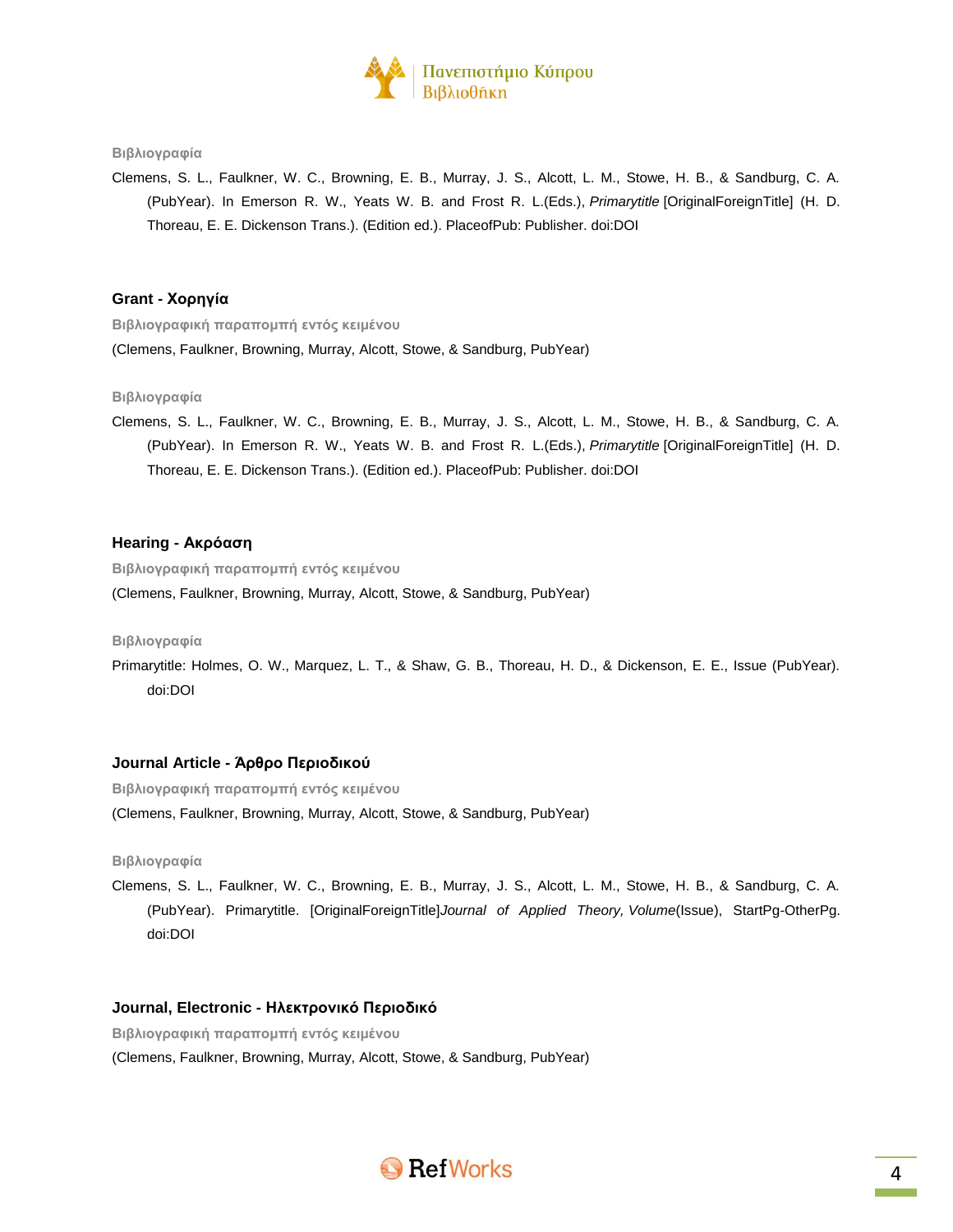

Clemens, S. L., Faulkner, W. C., Browning, E. B., Murray, J. S., Alcott, L. M., Stowe, H. B., & Sandburg, C. A. (PubYear). Primarytitle. [OriginalForeignTitle]*Journal of Applied Theory, Volume*(Issue), StartPg-OtherPg. doi:DOI

# **Laws/Statutes - Νόμοι/Καταστικά**

**Βιβλιογραφική παραπομπή εντός κειμένου** (Clemens, Faulkner, Browning, Murray, Alcott, Stowe, & Sandburg, PubYear) **Βιβλιογραφία** Primarytitle, EditionU.S.C. StartPg (PubYear). doi:DOI

# **Magazine Article - Άρθρο από μη επιστημονικό περιοδικό**

**Βιβλιογραφική παραπομπή εντός κειμένου** (Clemens, Faulkner, Browning, Murray, Alcott, Stowe, & Sandburg, PubYear)

### **Βιβλιογραφία**

Clemens, S. L., Faulkner, W. C., Browning, E. B., Murray, J. S., Alcott, L. M., Stowe, H. B., & Sandburg, C. A. (PubYear, PubDateFreeForm). Primarytitle.*Journal of Applied Theory, Volume*, StartPg-OtherPg. doi:DOI

# **Map - Χάρτης**

**Βιβλιογραφική παραπομπή εντός κειμένου** (Clemens, Faulkner, Browning, Murray, Alcott, Stowe, & Sandburg, PubYear)

#### **Βιβλιογραφία**

Clemens, S. L., Faulkner, W. C., Browning, E. B., Murray, J. S., Alcott, L. M., Stowe, H. B., & Sandburg, C. A. (PubYear). In Emerson R. W., Yeats W. B. and Frost R. L.(Eds.), *Primarytitle* [OriginalForeignTitle] (H. D. Thoreau, E. E. Dickenson Trans.). (Edition ed.). PlaceofPub: Publisher. doi:DOI

# **Monograph - Μονογραφία**

**Βιβλιογραφική παραπομπή εντός κειμένου** (Clemens, Faulkner, Browning, Murray, Alcott, Stowe, & Sandburg, PubYear)

# **Βιβλιογραφία**

Clemens, S. L., Faulkner, W. C., Browning, E. B., Murray, J. S., Alcott, L. M., Stowe, H. B., & Sandburg, C. A. (PubYear). In Emerson R. W., Yeats W. B. & Frost R. L.(Eds.), *Primarytitle* (Edition ed.). PlaceofPub: Publisher. doi:DOI

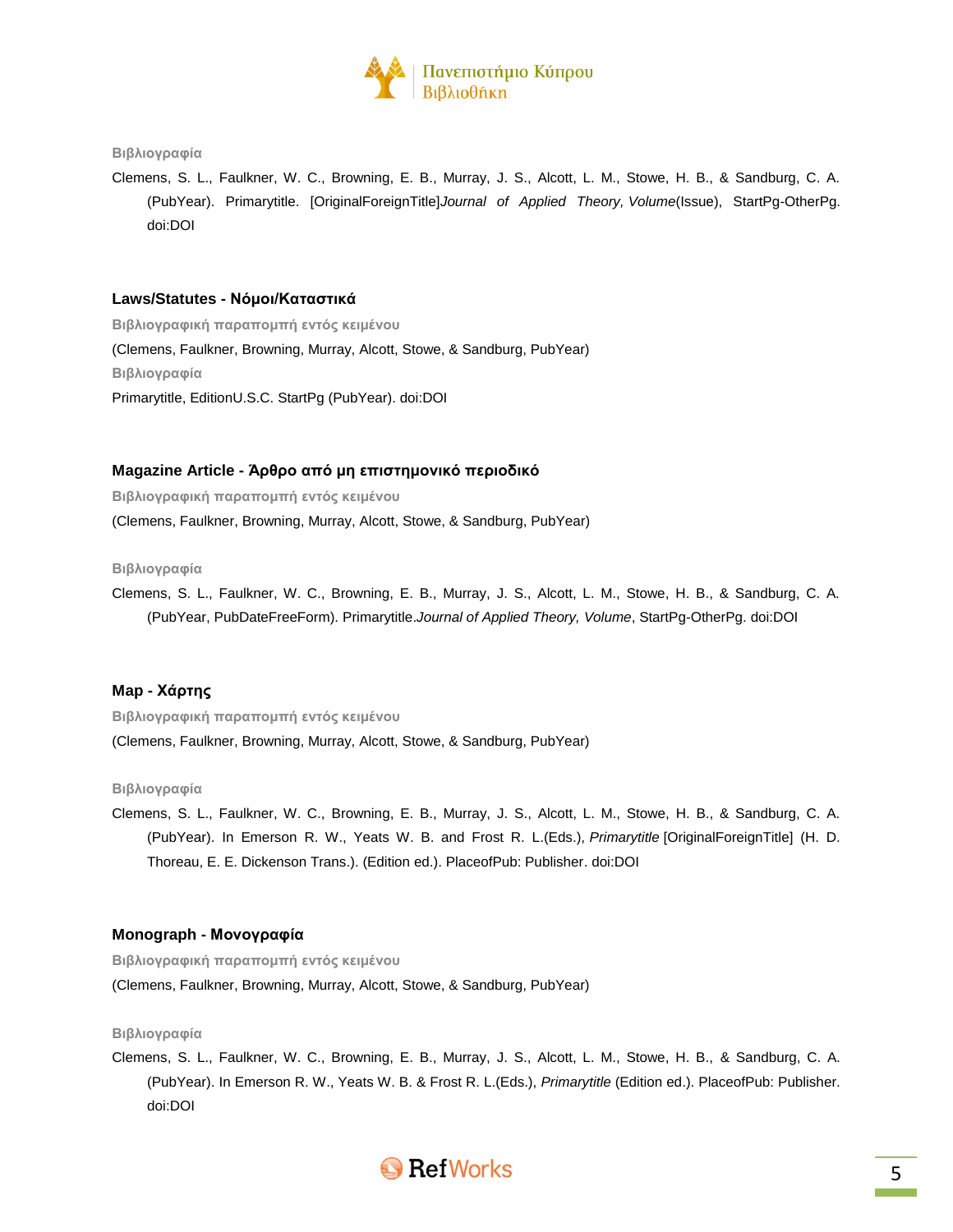

# **Motion Picture - Κινηματογραφική Ταινία**

**Βιβλιογραφική παραπομπή εντός κειμένου**

(Clemens, Faulkner, Browning, Murray, Alcott, Stowe, & Sandburg, PubYear)

### **Βιβλιογραφία**

Emerson, R. W., Yeats, W. B., & Frost, R. L. (Producers), & Clemens, S. L., Faulkner, W. C., Browning, E. B., Murray, J. S., Alcott, L. M., Stowe, H. B. and Sandburg, C. A. (Directors). (PubYear, PubDateFreeForm). *Primarytitle.* [Motion Picture] PlaceofPub: Publisher. doi:DOI

# **Music Score - Παρτιτούρα**

**Βιβλιογραφική παραπομπή εντός κειμένου** (Clemens, Faulkner, Browning, Murray, Alcott, Stowe, & Sandburg, PubYear)

### **Βιβλιογραφία**

Clemens, S. L., Faulkner, W. C., Browning, E. B., Murray, J. S., Alcott, L. M., Stowe, H. B., & Sandburg, C. A. (PubYear). In Emerson R. W., Yeats W. B. and Frost R. L.(Eds.), *Primarytitle* [OriginalForeignTitle] (H. D. Thoreau, E. E. Dickenson Trans.). (Edition ed.). PlaceofPub: Publisher. doi:DOI

# **Newspaper Article - Άρθρο Εφημερίδας**

**Βιβλιογραφική παραπομπή εντός κειμένου** (Clemens, Faulkner, Browning, Murray, Alcott, Stowe, & Sandburg, PubYear)

#### **Βιβλιογραφία**

Clemens, S. L., Faulkner, W. C., Browning, E. B., Murray, J. S., Alcott, L. M., Stowe, H. B., & Sandburg, C. A. (PubYear, PubDateFreeForm). Primarytitle.*Journal of Applied Theory* doi:DOI

# **Online Discussion Forum/Blogs - Online Συζητήσεις σε Ιστολόγια**

**Βιβλιογραφική παραπομπή εντός κειμένου**

(Clemens, Faulkner, Browning, Murray, Alcott, Stowe, & Sandburg, PubYear)

#### **Βιβλιογραφία**

Clemens, S. L., Faulkner, W. C., Browning, E. B., Murray, J. S., Alcott, L. M., Stowe, H. B., & Sandburg, C. A. (PubYear, PubDateFreeForm). Primarytitle. Message posted to URL

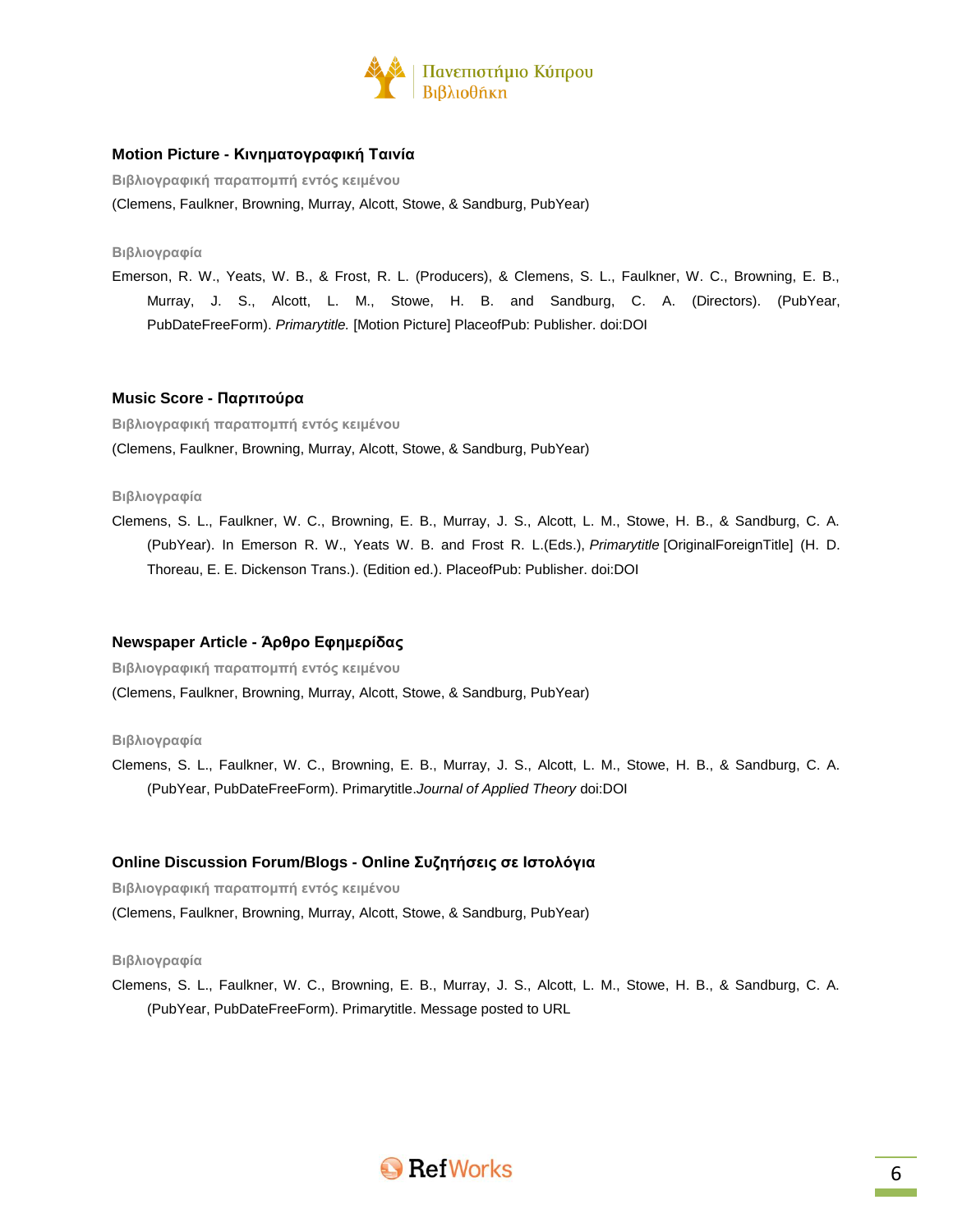

# **Patent - Πατέντα**

**Βιβλιογραφική παραπομπή εντός κειμένου**

(Clemens, Faulkner, Browning, Murray, Alcott, Stowe, & Sandburg, PubYear)

#### **Βιβλιογραφία**

Clemens, S. L., Faulkner, W. C., Browning, E. B., Murray, J. S., Alcott, L. M., Stowe, H. B., & Sandburg, C. A. (PubYear). In Emerson R. W., Yeats W. B. and Frost R. L.(Eds.), *Primarytitle* [OriginalForeignTitle] (H. D. Thoreau, E. E. Dickenson Trans.). (Edition ed.). PlaceofPub: Publisher. doi:DOI

### **Personal Communication - Προσωπική Επικοινωνία**

**Βιβλιογραφική παραπομπή εντός κειμένου** (Clemens, Faulkner, Browning, Murray, Alcott, Stowe, & Sandburg, PubYear)

### **Βιβλιογραφία**

Clemens, S. L., Faulkner, W. C., Browning, E. B., Murray, J. S., Alcott, L. M., Stowe, H. B., & Sandburg, C. A. (PubYear). In Emerson R. W., Yeats W. B. and Frost R. L.(Eds.), *Primarytitle* [OriginalForeignTitle] (H. D. Thoreau, E. E. Dickenson Trans.). (Edition ed.). PlaceofPub: Publisher. doi:DOI

### **Report - Έκθεση**

**Βιβλιογραφική παραπομπή εντός κειμένου** (Clemens, Faulkner, Browning, Murray, Alcott, Stowe, & Sandburg, PubYear)

#### **Βιβλιογραφία**

Clemens, S. L., Faulkner, W. C., Browning, E. B., Murray, J. S., Alcott, L. M., Stowe, H. B., & Sandburg, C. A. (PubYear). *Primarytitle.* (Classification No. Volume). PlaceofPub: Publisher. doi:DOI. (IdentifyingPhrase)

# **Sound Recording - Ηχογράφηση**

**Βιβλιογραφική παραπομπή εντός κειμένου** (Clemens, Faulkner, Browning, Murray, Alcott, Stowe, & Sandburg, PubYear)

# **Βιβλιογραφία**

Clemens, S. L., Faulkner, W. C., Browning, E. B., Murray, J. S., Alcott, L. M., Stowe, H. B., & Sandburg, C. A. (PubYear). In Emerson R. W., Yeats W. B. and Frost R. L.(Eds.), *Primarytitle* [OriginalForeignTitle] (H. D. Thoreau, E. E. Dickenson Trans.). (Edition ed.). PlaceofPub: Publisher. doi:DOI